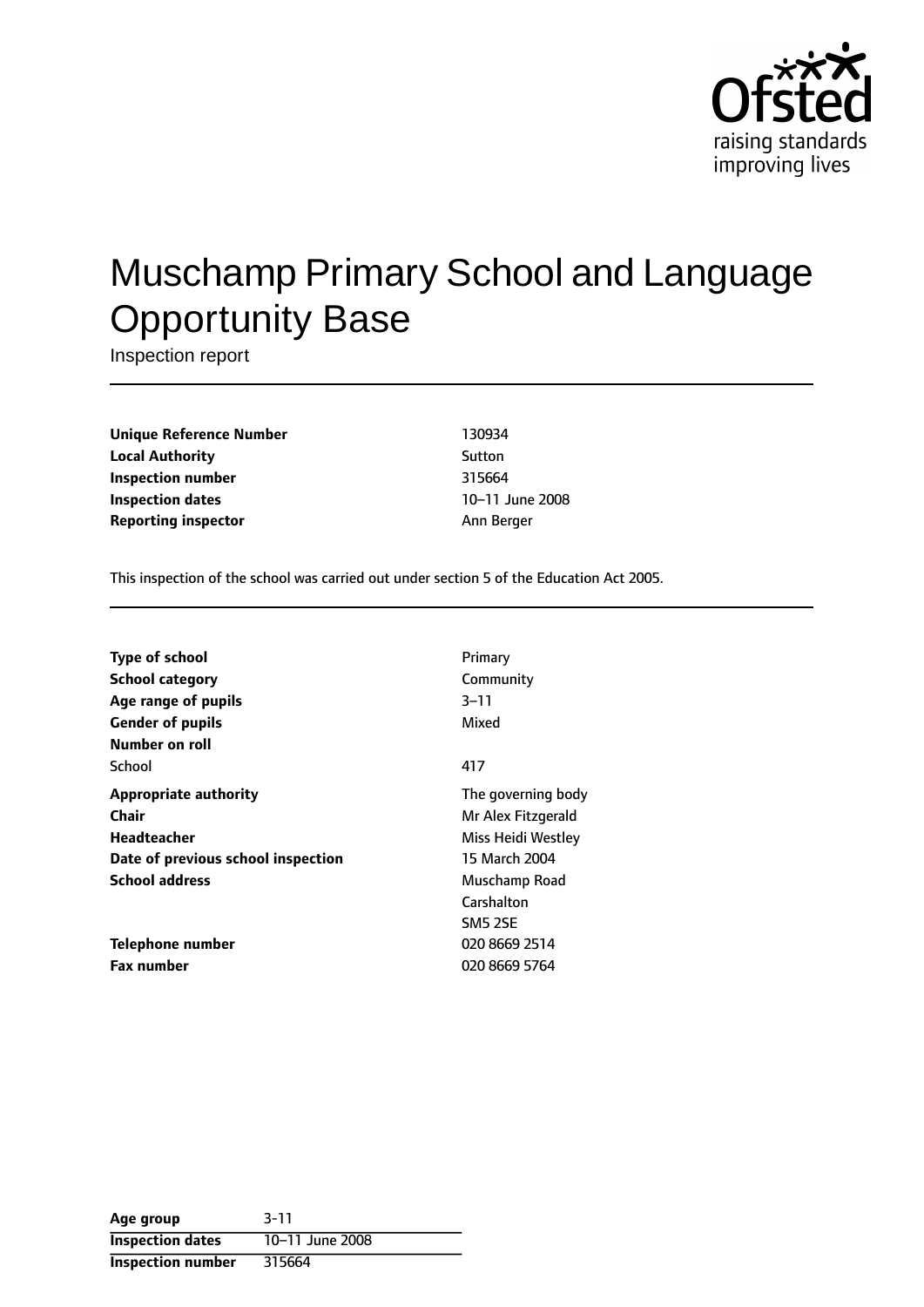© Crown copyright 2008

.

#### Website: www.ofsted.gov.uk

This document may be reproduced in whole or in part for non-commercial educational purposes, provided that the information quoted is reproduced without adaptation and the source and date of publication are stated.

Further copies of this report are obtainable from the school. Under the Education Act 2005, the school must provide a copy of this report free of charge to certain categories of people. A charge not exceeding the full cost of reproduction may be made for any other copies supplied.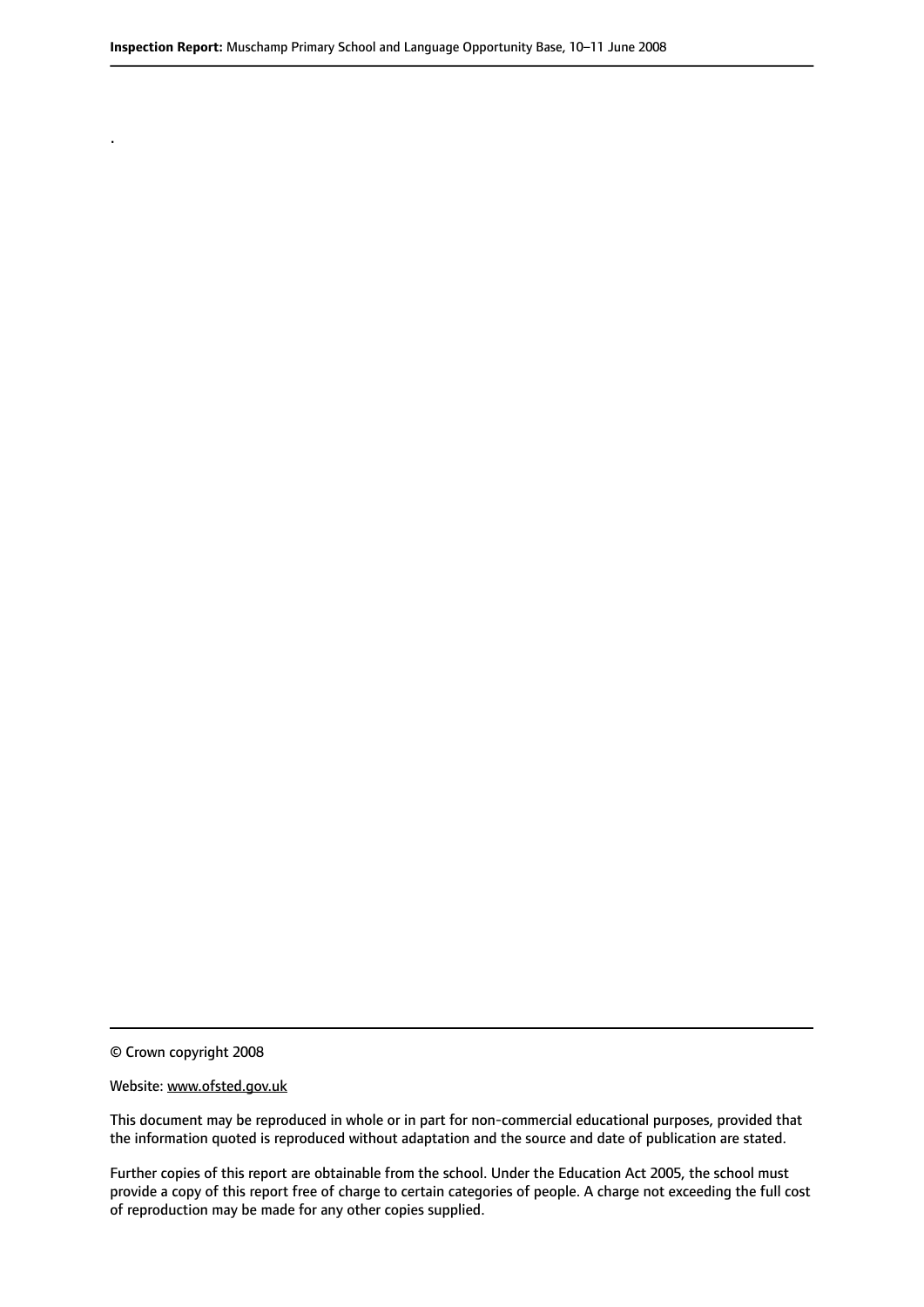# **Introduction**

The inspection was carried out by three Additional Inspectors.

#### **Description of the school**

Muschamp Primary School is a large community school. A higher than average number of pupils are registered for free school meals The school also has a 56-place Language Opportunity Base which serves a wide area. The pupils spend time in mainstream classes and time receiving specialist teaching in small groups. All these pupils have Statements of Special Educational Needs and as a result the proportion of pupils with statements of special educational needs is exceptionally high. A new children's centre has been built which opens in September 2008. The new headteacher started this term. She was previously the deputy headteacher in the school.

Although the school has a high number of pupils of White British heritage this is changing and the numbers of pupils representing a range of minority ethnic groups is increasing.

#### **Key for inspection grades**

| Outstanding  |
|--------------|
| Good         |
| Satisfactory |
| Inadequate   |
|              |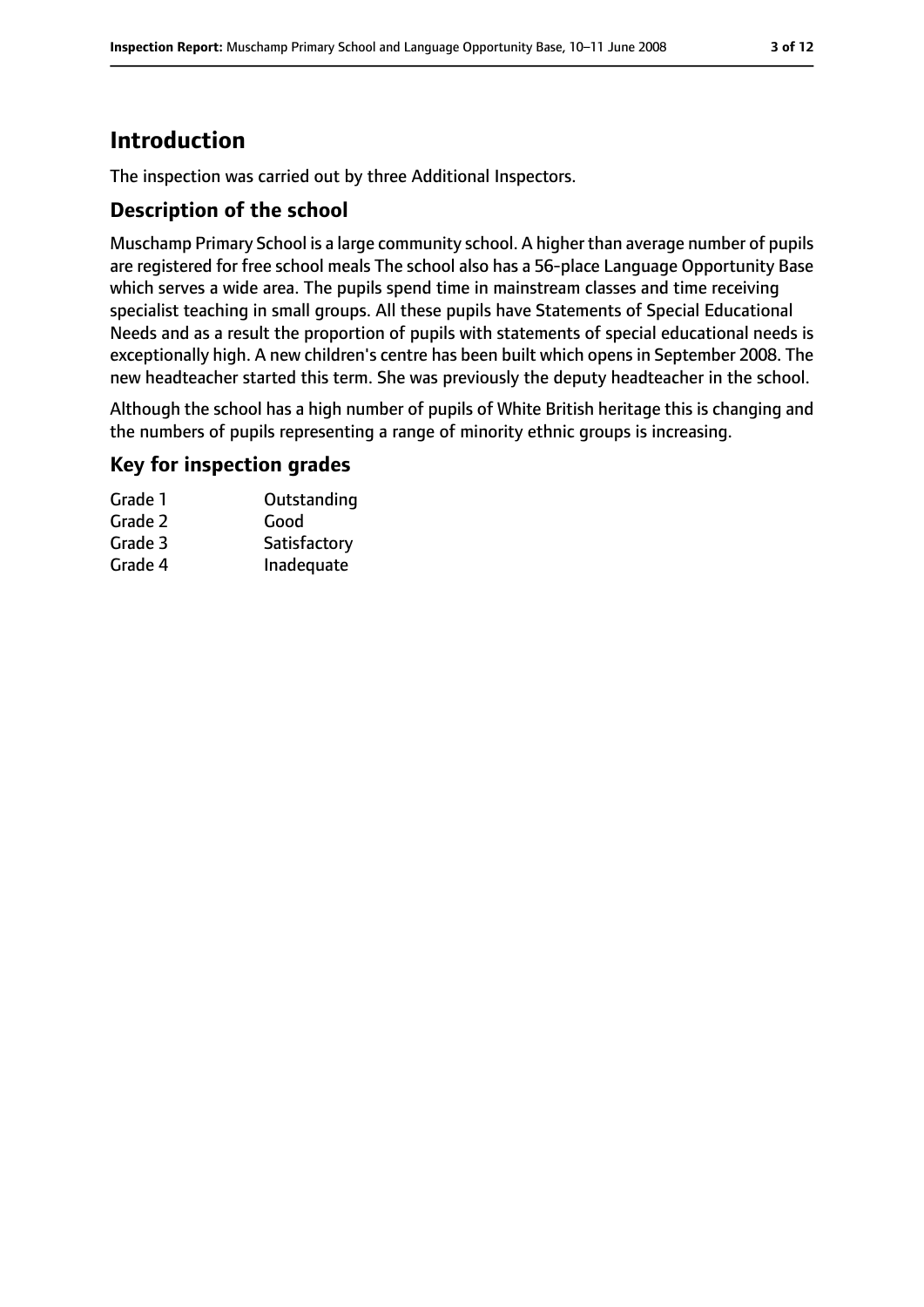# **Overall effectiveness of the school**

#### **Grade: 3**

Muschamp Primary provides pupils with a satisfactory education. The school judges itself to be good. The inspectors agree that there are some good elements, particularly in the standards reached in literacy and numeracy. Provision is good in English and mathematics but only satisfactory in other subjects. The school's procedures for self-evaluation are not sufficiently robust to ensure that it identifies all its strengths and weaknesses. For example, it does not have an accurate picture of the quality of teaching in several subjects or of children's progress in the Foundation Stage. Consequently, because the shortcoming is not identified, the school is not doing enough to ensure that pupils make good progress acrossthe curriculum. This means that the school's capacity to improve is satisfactory rather than good.

The school is settling down under the leadership of the new headteacher. Governors, staff and parents have welcomed the appointment of the deputy to this role. Most parents are happy with the school and what it does for their children, typically saying, 'my child is working hard and doing well at this school'. A few commented that they do not have as many opportunities to express their views as they would like and the inspectors agree that more could be done to gather the views of pupils, teachers and parents to inform the school's development plan. Though the school conducted a useful survey of parents' views in relation to the children's centre, there is no regular and systematic canvassing of parents to ensure their perceptions are taken into account. Overall, parents do not make as strong a contribution to the school as they could.

The senior leadership have taken robust steps to improve the pupils' basic skills since 2004 and this major focus has paid dividends. Despite low standards on entry, by the time pupils leave most now make good progress and attain the national expectation in English, mathematics and science. Pupils from the language opportunity base make particularly good progress because of the high levels of expertise within the school and the extensive support available.

Less attention has been paid to the development of subjects like music and the arts and, although the basic requirements of the national curriculum have been met, the day-to-day experiences for the pupils lack vibrancy. There are too few opportunities to stretch the most able, teaching is too often uninspiring in these subjects and the curriculum overall is insufficiently engaging. Opportunities are therefore missed to increase pupils' motivation and attitudes and to improve their very low levels of attendance. This is further exacerbated by the lack of parental involvement in the work of the school.

The quality of teaching is always at least satisfactory in English and mathematics and sound overall. This consistency has been achieved because expectations about what is to be delivered in English and mathematics are clearly laid out for teachers and many lessons follow a specific programme. Although this has been effective in ensuring that nearly all children achieve the national expectation, it limits the teachers' opportunities to match the work to the individuals learning on a day-to-day basis. As a result, the more able pupils in a class are not always sufficiently challenged. As one pupil explained, in answer to a question about what he does when he is finished, 'I wait'. Too little work is done to ensure the most able pupils are stretched although the less able pupils are usually well supported. Many pupils benefit from the good teaching in the language opportunity base and these pupils achieve well.

Information about the performance of pupils in English, mathematics and science is gathered and analysed well. Systems are in place to observe teaching in these subjects each term but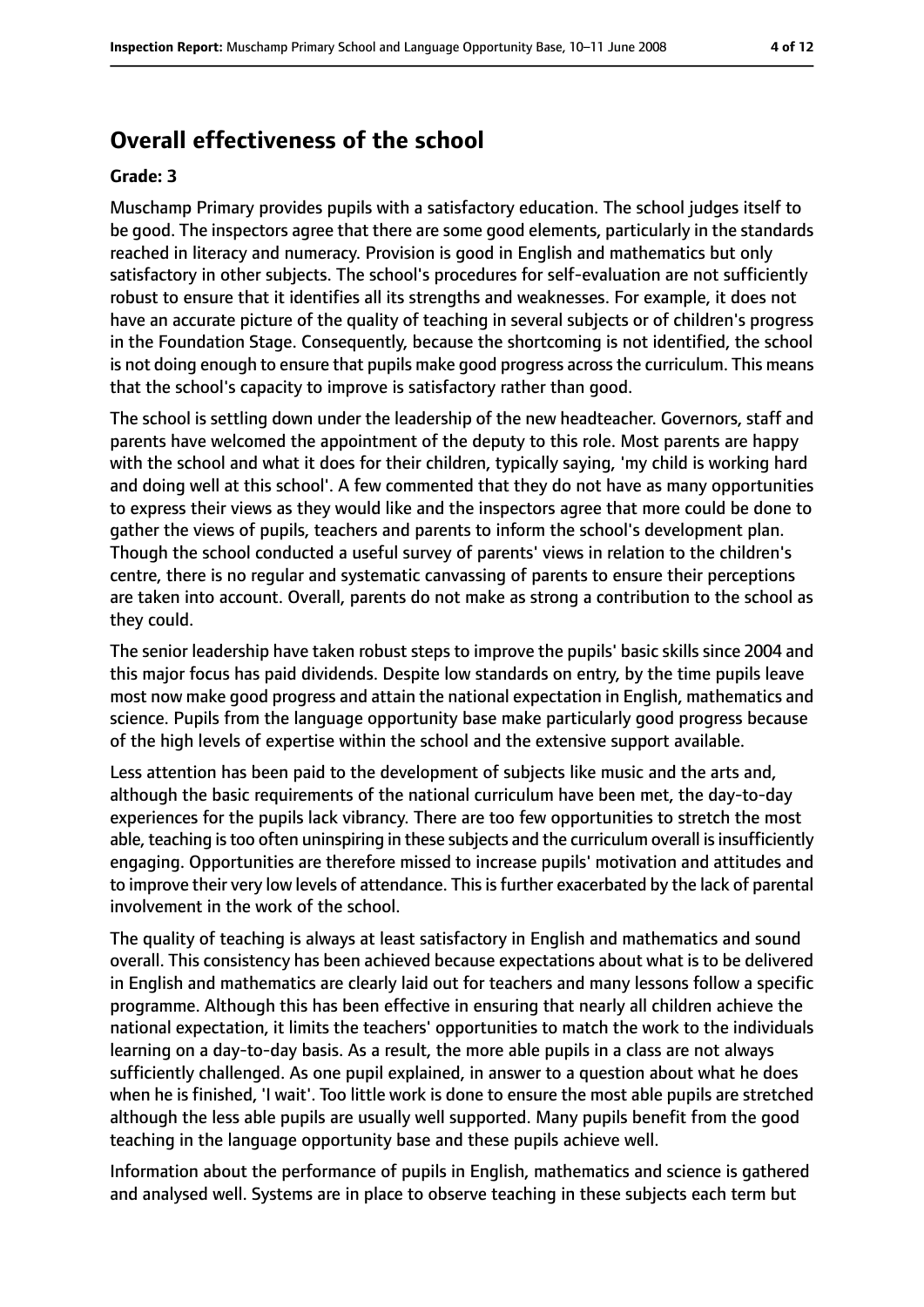this information is not drawn together sufficiently well to inform whole-school initiatives and, though feedback is given, there are too few systems to ensure weaknesses are addressed. Overall, the school's view of the quality of teaching is too positive. Information about the quality of teaching in most subjects is limited and the school is not fully aware of the strengths and weaknesses in the teaching of these subjects on a day-to-day basis.

Behaviour is satisfactory overall and the school is a safe and orderly community, although the low interest levels in some lessons results in pupils becoming distracted and disengaged with learning. The development of the new children's centre as part of the school has provided a positive boost to assist the school in reaching out to its community and further develop relationships with other agencies. Other partnerships are underdeveloped though this has been recognised and links with other schools and local businesses have been instigated.

### **Effectiveness of the Foundation Stage**

#### **Grade: 2**

The school has judged children's standards by the end of the Foundation Stage to be above average, but they have rightly recognized that the systems for measuring children's levels across the six areas of learning are not rigorous enough to ensure the assessments are absolutely accurate. The school is now taking action to rectify this. However, through scrutiny of children's work and direct observations, inspectors confirmed that children are making good progress in Nursery and Reception in nearly all areas. They respond well to the additional speech therapy provided. They benefit from a good range of activities which sustain and develop their interests and understanding. Children are encouraged to develop independence, behaviour is good and children play well with each other.

### **What the school should do to improve further**

- Develop more rigorous self-evaluation systems, which include gathering the views of pupils, parents and teachers to ensure all leaders have an accurate view of the school's strengths and weaknesses.
- Focus on developing the curriculum to ensure it is motivating and engaging.
- Create more opportunities for pupils to work at their own level in lessons to further stretch the most able.
- Improve attendance rates by engaging more effectively with the whole community.

A small proportion of the schools whose overall effectiveness is judged satisfactory but which have areas of underperformance will receive a monitoring visit by an Ofsted inspector before their next section 5 inspection.

# **Achievement and standards**

#### **Grade: 2**

Pupils start the Foundation Stage at levels that are below national average and improve to levels that are broadly in line with national average. This good progress is sustained in Key Stage 1 where indicative results show an improvement this year in the proportion of pupils attaining nationally expected standards. There has also been a small increase in the proportion of pupils gaining higher levels although this remains too low. Last year no pupils achieved level 3 in writing but this year three pupils have reached this level. In Key Stage 2, the pupils continue to make progress and achievement is good in English, mathematics and Science. Progress in other subjects is more variable. For example, on one hand, the school uses specialists to assist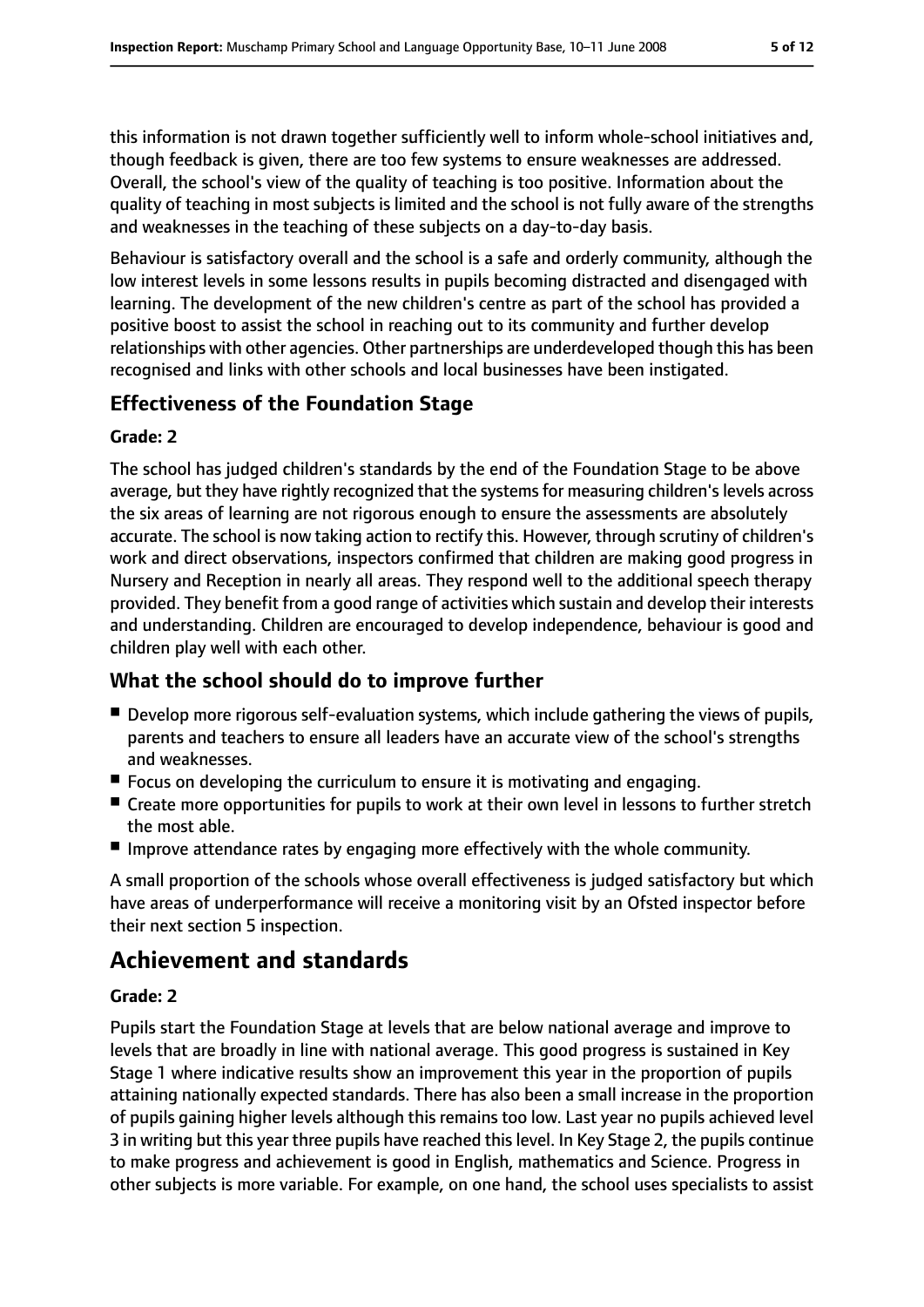them in improving the progress the pupils make in their physical education. On the other hand, very little work has been done to enhance learning in music and there are many missed opportunities to provide a good musical education. There are few references to the progress the pupils make in these subjects in the schools self-evaluation and insufficient emphasis has been placed on gathering information about these aspects of learning.

There are no significant differences in the achievement of different groups of learners although those with speech and language difficulties do make particularly good progress. Overall, pupils with learning difficulties and disabilities benefit from good support, which enable them to make similar progress to their peers.

# **Personal development and well-being**

### **Grade: 3**

Spiritual, moral, social and cultural development is satisfactory. Pupils know the difference between right and wrong and usually work and play together well. Although some parents expressed concerns about a few instances of bullying, the evidence suggests that reported cases are dealt with swiftly and effectively. Nevertheless, a few pupils felt they were 'picked on' by others because they were different and celebrating diversity is not given as high a profile as needed to address such problems fully.

The pupils' behaviour is satisfactory, though there is too much off-task discussion in a few lessons and pupils do not show as much self-control as they could when they are not directly supervised in public spaces. There are good, consistent behaviour management strategies employed by staff. Pupils know about healthy eating and are actively encouraged to try new foods through the exotic food club and theme days. However, their awareness is not yet impacting fully on their ability to make healthy choices at lunchtime. There are good opportunities for pupils to be active, which include a range of after-school sporting clubs, although arrangements to ensure pupils have opportunities to learn to swim at a suitable age were rightly criticised by parents.

Pupils have opportunities to contribute to their school community through being given class responsibilities and participating in the school council. Their much improved basic skills ensure they are well prepared for their secondary education.

Attendance is well below average. It has remained stubbornly so for three years. Systems are in place to record and monitor absences but these have had limited impact. Some of the non-persistent absenteeism is for relatively minor reasons and the school has not yet found effective means of addressing this problem.

# **Quality of provision**

# **Teaching and learning**

### **Grade: 3**

Teaching is satisfactory across the school. It is always satisfactory and often good in English and mathematics and this enables pupils to make good progress. However, in all subjects too many lessons observed were characterised by children of different abilities doing the same work, the more able pupils finishing quickly and remaining insufficiently challenged. Teaching varies in other subjects dependent on the strengths and interests of individual teachers. There were examples of good lessons where the teacher had provided interesting activities and pupils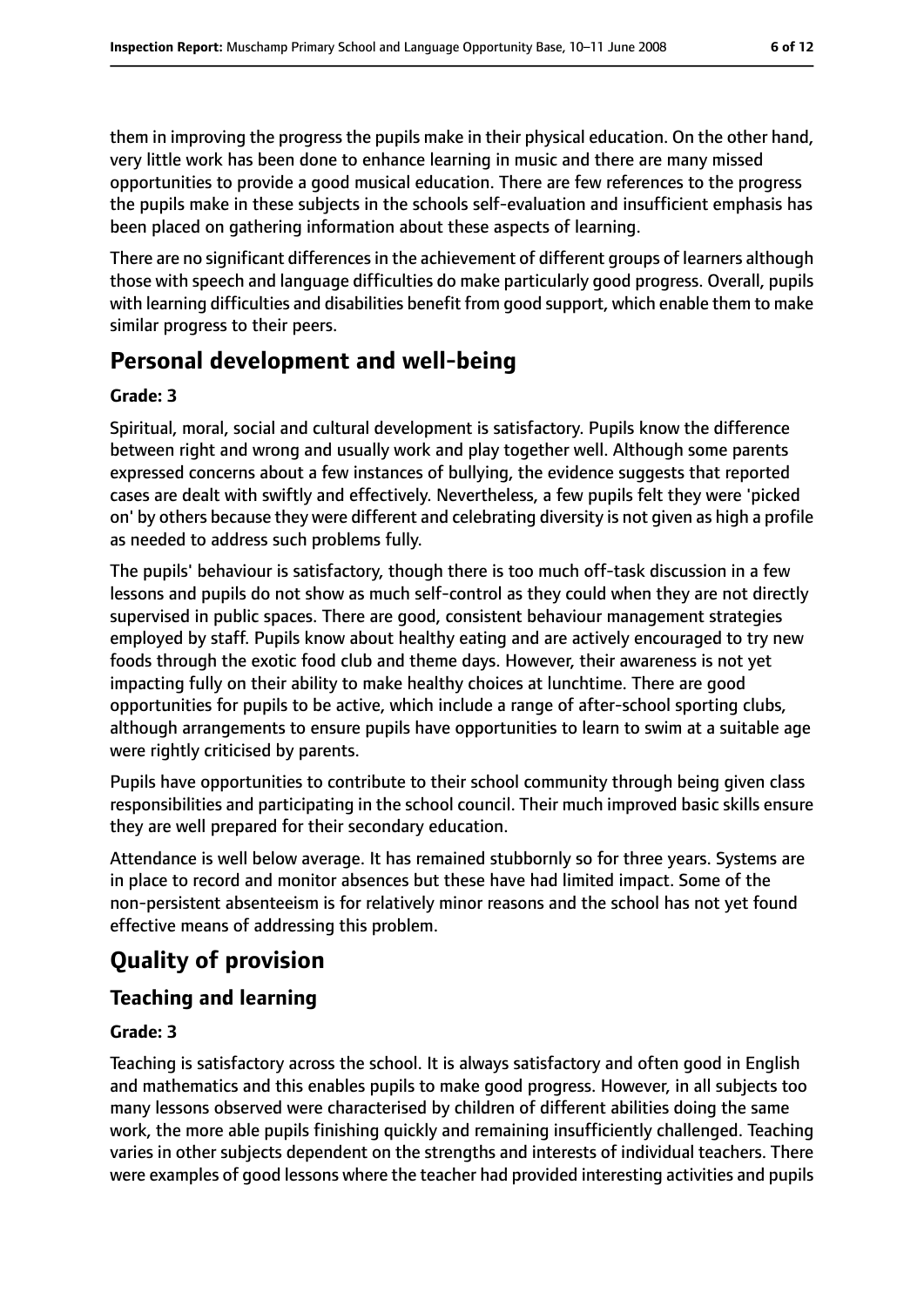were fully engaged. Other lessons lacked vibrancy and there were many missed opportunities for pupils to develop independence and make connections between different subjects.

The school has high commitment to inclusion and the support staff are deployed well to ensure the needs of pupils with speech and language difficulties and those with moderate learning difficulties are met. Teachers know the pupils well and use good systems to manage behaviour. Pupils with social and emotional needs are also included well. Planning is clear and the pupils understand what they are expected to achieve in each lesson. The intensive focus on literacy is raising standards in reading, speaking and listening although writing still requires further improvement. Effective target setting, particularly in writing, and helpful comments on pupils' completed work assists pupils to move to the next stage in their work. Teachers maintain an accurate view of the progress the pupils make in literacy and numeracy and anyone falling behind is swiftly the focus of further action.

### **Curriculum and other activities**

#### **Grade: 3**

The curriculum is satisfactory and meets statutory requirements. A great emphasis has been placed on literacy and numeracy and teachers plan well for these subjects. Other subjects are less consistently well developed. The school is aware of the need to revise the curriculum in order to develop fully the range of pupil's interests and aptitudes. The curriculum has been enhanced by purposeful trips out of school as well as visitors to school such as the American Dance Workshop. There is good use of whiteboard technology for class teaching but there are fewer examples of pupils themselves using technology to enhance their learning when working independently. The pupils have benefited from the specialist expertise provided by a neighbouring specialist sports college but the development of music and the arts has not been given sufficient attention. Teachers do not make sufficient use of links between subjects to reinforce learning and make lessons more interesting and motivating.

#### **Care, guidance and support**

#### **Grade: 2**

Pupils say they are well cared for. They feel staff treat them fairly and that there is always someone they can turn to if they have any worries. Safeguarding procedures are exemplary. The staff use good systems and procedures to manage pupils' behaviour in class and develop positive relationships. Many pupils spoke to inspectors about how much they like the teachers.

Whilst the school council represent the views of pupils in their classes, the views of pupils and parents are not systematically gathered and this limits their ability to have an impact on the strategic direction of the school. There are very few incidents of racism reported and pupils questioned had not experienced any themselves. Pupils who struggle with their work receive some well-focused individual support in small groups and the large number of assistants in class ensures those who struggle are helped to participate fully in the work.

There are good arrangements for tracking pupils' progress in English, mathematics and science. Particularly notable are the writing progress books where specific points for improvement in the following weeks writing tasks are agreed and followed through.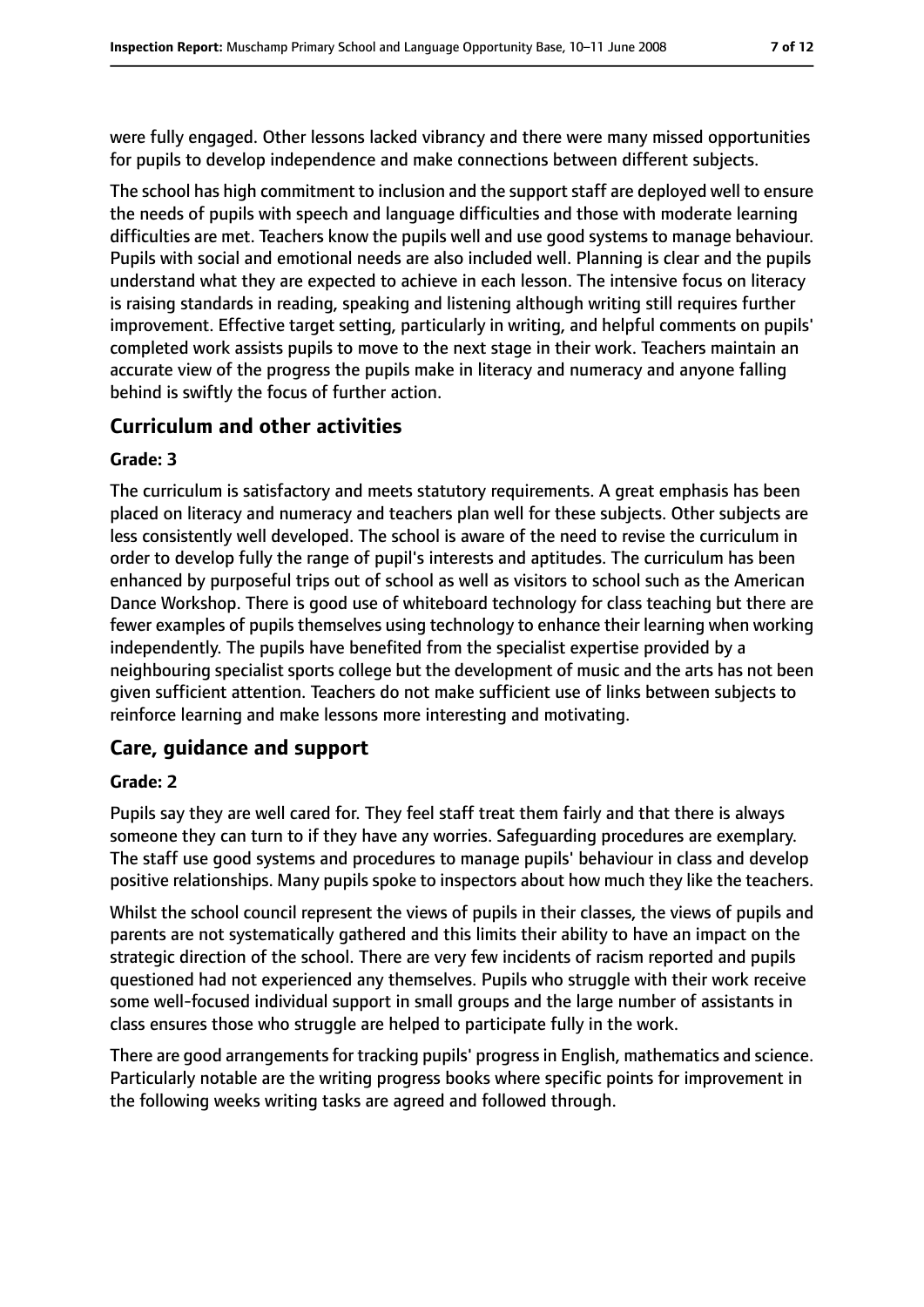### **Leadership and management**

#### **Grade: 2**

The leadership hasspearheaded some major changes and there has been significant improvement since the last inspection in 2004, particularly in the progress the pupils make in literacy and numeracy. Challenging targets are set for pupils in these subjects and there are good tracking systems in place to ensure individuals achieve at the expected levels. More recently the new headteacher has put into place changes in the management structure that are having a positive impact. The school recognises that there is still much to do to ensure the middle leadership are able to analyse the weaknesses within their areas of responsibility fully and use this information to prioritise their work. There is a regular cycle of lesson observation but this is not yet sufficiently well developed to focus on the weakest elements of classroom practice. Governors are aware of their responsibilities and provide good levels of challenge to hold the school to account. They have acted effectively to build capacity in the senior management of the school. However, they do not receive sufficiently detailed information about the strengths and weaknesses within the curriculum or systematic information about the views of parents to fully inform their development plans.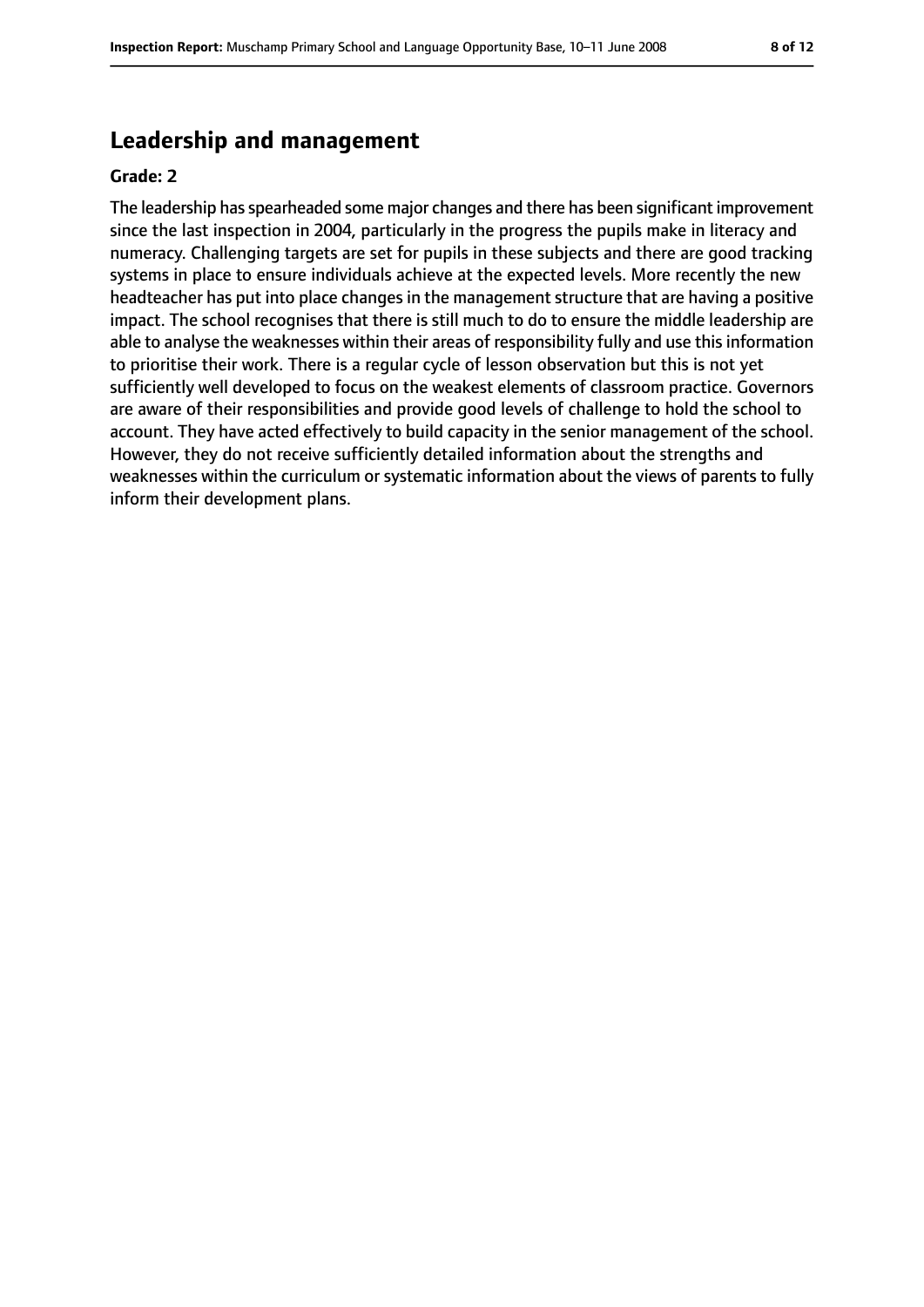**Any complaints about the inspection or the report should be made following the procedures set out in the guidance 'Complaints about school inspection', which is available from Ofsted's website: www.ofsted.gov.uk.**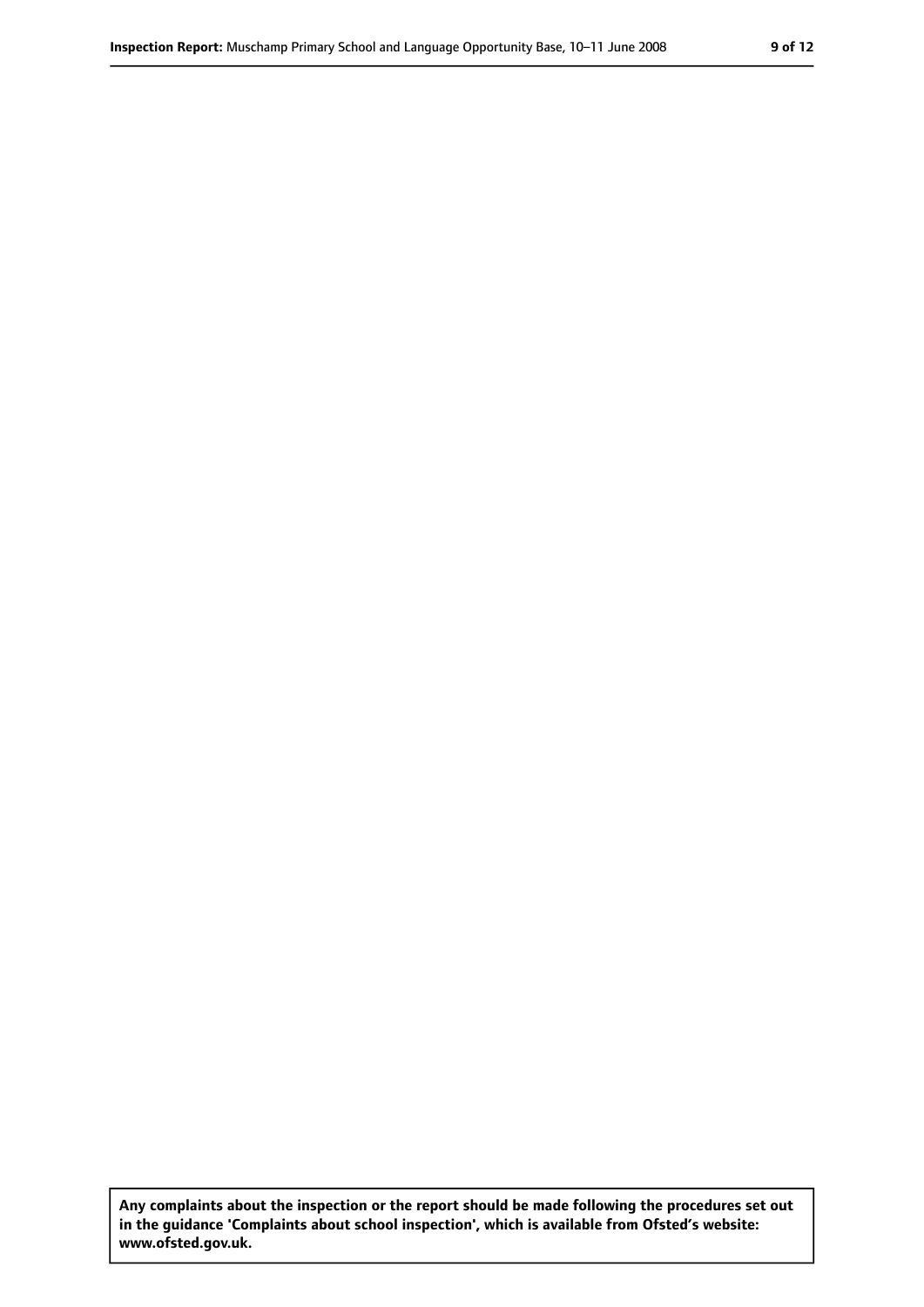# **Inspection judgements**

| ˈ Key to judgements: grade 1 is outstanding, grade 2 good, grade 3 satisfactory, and | <b>School</b>  |
|--------------------------------------------------------------------------------------|----------------|
| grade 4 inadequate                                                                   | <b>Overall</b> |

### **Overall effectiveness**

| How effective, efficient and inclusive is the provision of education, integrated<br>care and any extended services in meeting the needs of learners? |     |
|------------------------------------------------------------------------------------------------------------------------------------------------------|-----|
| Effective steps have been taken to promote improvement since the last<br>inspection                                                                  | Yes |
| How well does the school work in partnership with others to promote learners'<br>well-being?                                                         |     |
| The effectiveness of the Foundation Stage                                                                                                            |     |
| The capacity to make any necessary improvements                                                                                                      |     |

#### **Achievement and standards**

| How well do learners achieve?                                                                               |  |
|-------------------------------------------------------------------------------------------------------------|--|
| The standards <sup>1</sup> reached by learners                                                              |  |
| How well learners make progress, taking account of any significant variations between<br>groups of learners |  |
| How well learners with learning difficulties and disabilities make progress                                 |  |

### **Personal development and well-being**

| How good is the overall personal development and well-being of the<br>learners?                                  |  |
|------------------------------------------------------------------------------------------------------------------|--|
| The extent of learners' spiritual, moral, social and cultural development                                        |  |
| The extent to which learners adopt healthy lifestyles                                                            |  |
| The extent to which learners adopt safe practices                                                                |  |
| How well learners enjoy their education                                                                          |  |
| The attendance of learners                                                                                       |  |
| The behaviour of learners                                                                                        |  |
| The extent to which learners make a positive contribution to the community                                       |  |
| How well learners develop workplace and other skills that will contribute to<br>their future economic well-being |  |

### **The quality of provision**

| How effective are teaching and learning in meeting the full range of the<br>learners' needs?          |  |
|-------------------------------------------------------------------------------------------------------|--|
| How well do the curriculum and other activities meet the range of needs<br>and interests of learners? |  |
| How well are learners cared for, guided and supported?                                                |  |

#### **Annex A**

 $^1$  Grade 1 - Exceptionally and consistently high; Grade 2 - Generally above average with none significantly below average; Grade 3 - Broadly average to below average; Grade 4 - Exceptionally low.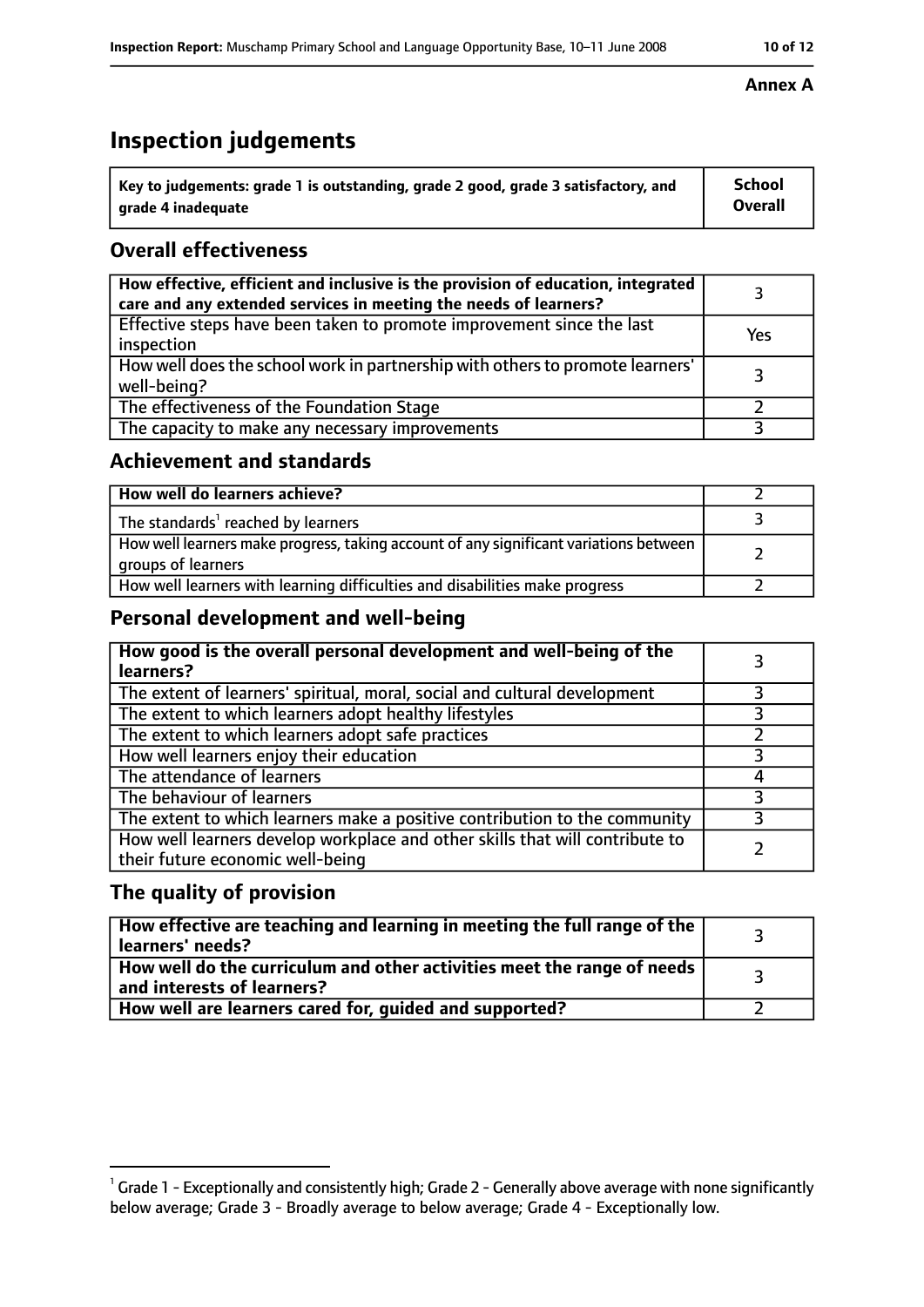### **Annex A**

# **Leadership and management**

| How effective are leadership and management in raising achievement<br>and supporting all learners?                                              |     |
|-------------------------------------------------------------------------------------------------------------------------------------------------|-----|
| How effectively leaders and managers at all levels set clear direction leading<br>to improvement and promote high quality of care and education |     |
| How effectively leaders and managers use challenging targets to raise standards                                                                 |     |
| The effectiveness of the school's self-evaluation                                                                                               | 3   |
| How well equality of opportunity is promoted and discrimination tackled so<br>that all learners achieve as well as they can                     | 3   |
| How effectively and efficiently resources, including staff, are deployed to<br>achieve value for money                                          | 3   |
| The extent to which governors and other supervisory boards discharge their<br>responsibilities                                                  |     |
| Do procedures for safequarding learners meet current government<br>requirements?                                                                | Yes |
| Does this school require special measures?                                                                                                      | No  |
| Does this school require a notice to improve?                                                                                                   | No  |